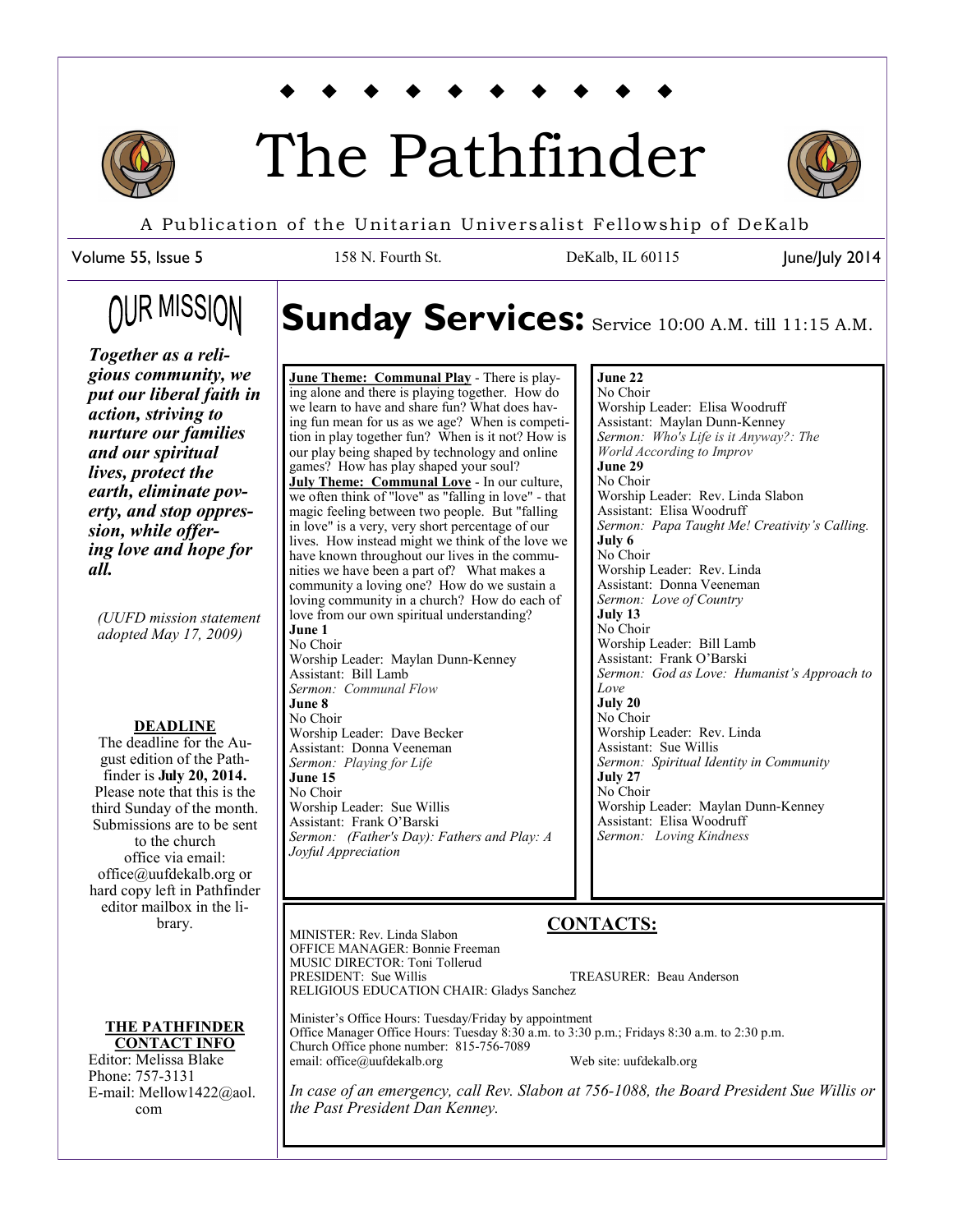## **Minister's Musings**

*The June/July Musings are the report I gave at the Congregational Meeting on May 18, 2014. I invited those present to send me comments about the goals I have developed. Please send me your comments as well!* 

I've been thinking hard about my goals as minister. I have developed 3 goals that relate to the Alban Institute's (a research based institute focusing on church dynamics and statistics) article on managing change in congregations. UUFD is YOUR church. How we work together is essential to the life and future of this congregation.

#### *[Promise and Peril: Understanding](http://www.amazon.com/Promise-Peril-Understanding-Managing-Congregations/dp/1566993822/ref=sr_1_1)  [and Managing Change and Conflict](http://www.amazon.com/Promise-Peril-Understanding-Managing-Congregations/dp/1566993822/ref=sr_1_1)  [in Congregations](http://www.amazon.com/Promise-Peril-Understanding-Managing-Congregations/dp/1566993822/ref=sr_1_1)* (Alban, 2009)

*Worship* is the primary expression not only of a congregation's theology but also of its *culture*. Even something as simple as adding a contemporary worship service represents a "disruption of ritual" which can be unsettling to established members of the congregation. While such changes often need to happen to attract and retain newer members, they must be done in ways that are respectful of the sensibilities of existing congregational members.

#### **Goal 1: Establish an alternate evening spiritual experience once (or twice) per month.**

**Religious Tone & Elements: Meditative, poetic, less words, no sermon, music, emotion-based, mystical, utilizing the same themes as Sunday services & Religious Education.** 

*Structure* is the mechanism by which a congregation allocates *power* and authority. While a move from established "committees" to a "team ministry model" may indeed be indicated, those who have chaired committees and done the "work of the church" for decades may themselves feel disempowered and disrespected by what seems a simple structural change.

**See Handout – UUFD Structural Diagram. I have seen UUFD through 4 different structural models.** 

**Goal 2: Develop a clear, consistent Stewardship Ministry at UUFD that supports the power of generosity.** 

**Strategy: Meet regularly with Stewardship Ministry lay leaders, Capital Campaign members, and Board Representatives to develop a Stewardship Plan that supports a comprehensive annual pledge campaign, and work with the Board to address the 2013 Long Range Plan goals on Stewardship:** 

**The Board will create a more sustainable fundraising system.**

**The Board will develop a multi-year staffing plan that anticipates future needs.**

#### **[Brave Souls: UUs Pledge Over the](https://giving.uua.org/page.redir?target=http%3a%2f%2fwww.uua.org%2fgiving%2fevents%2f295191.shtml&srcid=4016&srctid=1&erid=1578261&trid=adefb710-ac09-40b8-9a21-856029e3e539)**

**[Edge](https://giving.uua.org/page.redir?target=http%3a%2f%2fwww.uua.org%2fgiving%2fevents%2f295191.shtml&srcid=4016&srctid=1&erid=1578261&trid=adefb710-ac09-40b8-9a21-856029e3e539)** is an opportunity to be bold for our Unitarian Universalist faith! UUs who are demonstrating exception-In CommUUNITY, al stewardship will rappel over the edge of the Rhode Island Convention Center at General Assembly 2014 to convey the audacity of our movement and the power of generosity. A display of your "Brave Pledges" will be a main feature of this special event.

Brave Pledges are promises to increase generosity in the larger UU world. Your Brave Pledge could be to increase your pledge to your congregation, to volunteer for a social justice project, or to make a new gift to support a UU project you are excited about. Be creative with your time, talent, or treasure!

*Process* is the way in which a congregation goes about its ministry and work, including how it does change. Even beyond *what* changes are made, congregational members seem most concerned about *how* the change is done. Congregational leaders, particularly those who come in from the outside, have to *earn the right* to make change. And change is far more likely to be accepted when it is done *with* people rather than *to* people.

**Goal 3: Develop a regular online, interactive presence on the UUFD website and Facebook page.** 

**Process: Having already met with Melissa Blake about blogs, next steps include to consult with Will Ireland and Dorothy Coleman about the technology and how to set this up. An opportunity to talk together about spirituality, transformation, and the changes that impact us.** 

Rur. Jinda

#### **UUFD Staff News**

- Bonnie's hours are Tuesday 8:30 a.m. until 3:30 p.m. and Friday from 8:30 a.m. until 2:30 p.m.
- Rev. Linda's hours are by appointment. Please call 815/501-4788.
- Rev. Linda will be on vacation through June 16. She will be back at UUFD on June 17. In case of an emergency, please contact Sue Willis, Board President, or a member of the Board of Trustees.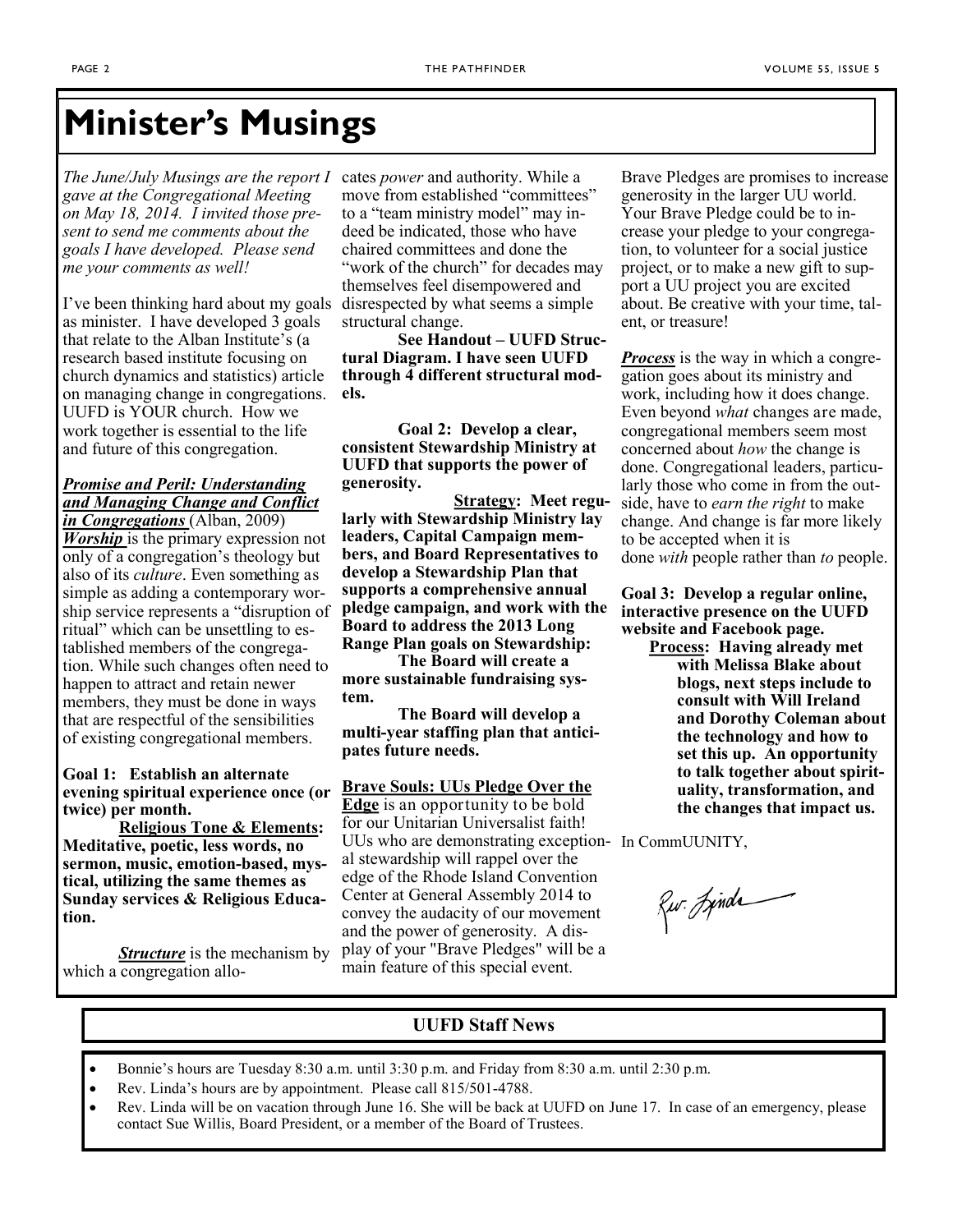

| <b>July</b>                                                 |                 |
|-------------------------------------------------------------|-----------------|
| Ministry Council meets $\omega$ Rev. Linda's                | 6 p.m.          |
| <b>Q</b><br>Stitch & Witch                                  | 7:30 to 9 p.m.  |
| Lifespan Faith Development Potluck @ UUFD                   | $6:30$ p.m.     |
| Worship & Music Leaders & Choir Picnic @ Rev. Linda's<br>20 | $5$ p.m.        |
| 26<br>Welcome Café and Community Kitchen                    | 10 a.m. to Noon |
| 27<br>GrownUps Table                                        | $3$ to 5 p.m.   |
|                                                             |                 |

### **LVI Seeks Volunteers**

Literacy Volunteers of Illinois is seeking men and women who are compassionate, non-judgmental and interested in making a difference in the lives of young men who are incarcerated. Almost all of these young men are behind academically and many have learning disabilities. They do well, even flourish, under one-to-one tutoring from a caring adult. Jump Start is a program offered by LVI, a not-for-profit statewide organization committed to developing and supporting volunteer literacy programs.

If you'd like more information, see the LVI Web site at www.lvillinois.org or contact the LVI office at 312-857-1582.



### **DeKalb County Shoe Share**

Shoes will be collected through June 7 at local schools, Haish Gym (DeKalb Park District), Genoa Fitness Center, Kishwaukee Family YMCA, Sandwich City Hall and the DeKalb County Health Department. For more information, contact Christel Springmire, Solid Waste Coordinator at 815-748-2408 or visit [www.dekalbcountyhealthdepartment.org.](http://www.dekalbcountyhealthdepartment.org) Their goal is collect 2,000 pairs of shoes and distribute them prior to the new school year.



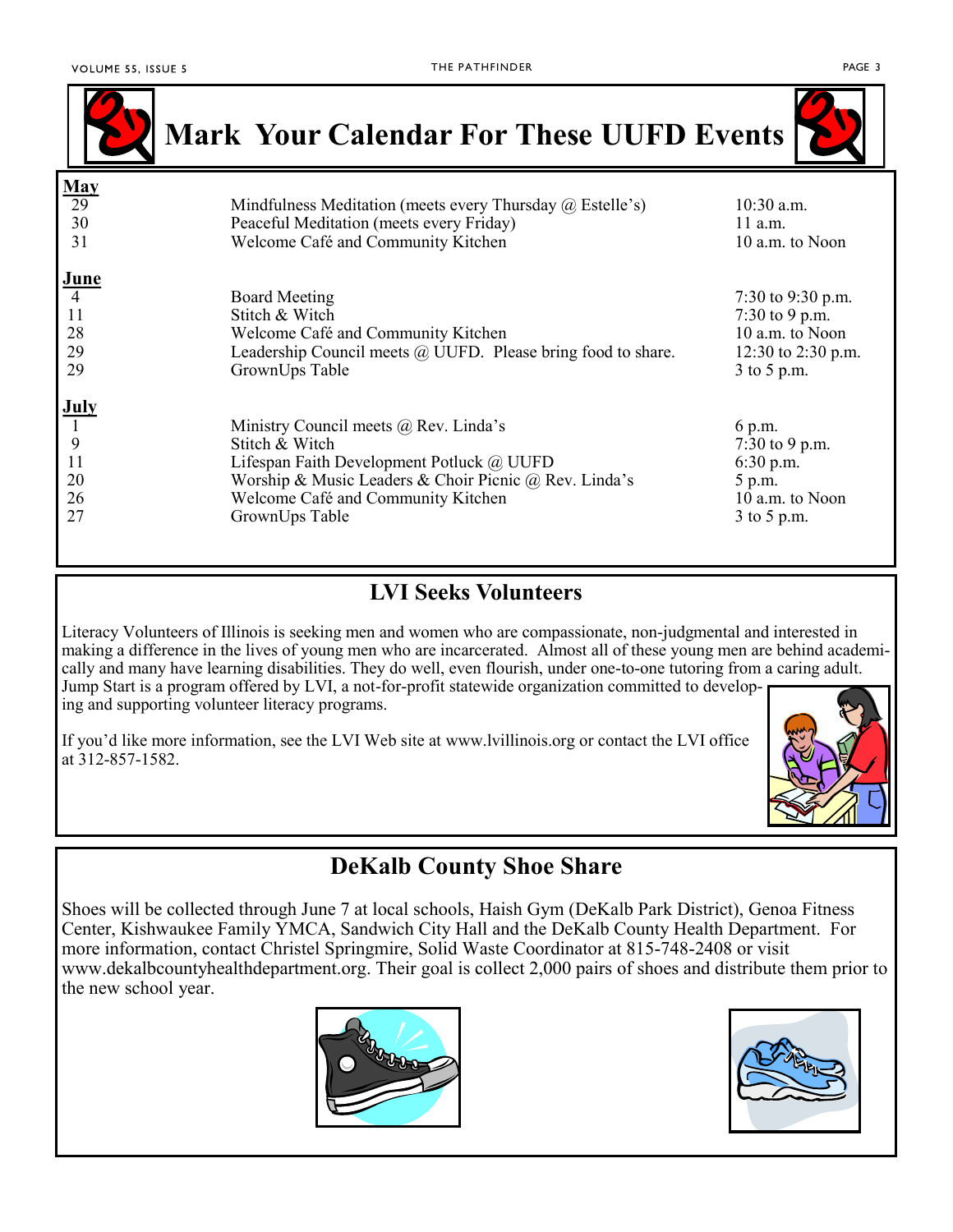## JOYS & CONCERNS



Rev. Linda sends a final BIG THANKS SO MUCH to everyone who contributed to the Creating Community Gala this year. We couldn't have done it without your dessert & silent auction contributions, live music by Dan Becker & the Tourists (Jeff Kowalski, drummer extraordinaire and bar manager), food and decor by Terri Mann-Lamb of Sunn Flower Gourmet fame, Diane Johns & Jeanne Meyer who were dessert auction dynamos, Gladys Sanchez who led the children's programs, Frank O'Barski who handled licenses, and Toni Tollerud & Linda Matuszewski who handled all the ticket and money collection and distribution! Finally to all the set-up and clean-up folks, especially Carey Boehmer...THANKS SO MUCH! We brought in over \$8,000 at the Gala and after all expenses and our contribution to DCCG for \$658, we had a nice profit as well. YOU ARE THE BEST!!



We send love, light and energy to those in our congregation facing medical tests or treatments including Theresa Karales, Terri Mann-Lamb, Danica Lovings, Judy Bush and Jenny Stamatakos.

For those at UUFD retiring from NIU or contemplating retirement, we hope you settle into your new adventures with joy and support: Toni Tollerud, Jeff Kowalski, Diane Johns, Susan Dorbeck and Julie Lamb...hats off to you!!





Rev. Linda extends deep appreciation to exiting Board members Dan Kenney, who served in the President track of 3 years, and to Cathy Schneider, who served for 2 years as Secretary. You have given us the most precious gift of your time and talents. Thank you for all you have contributed to UUFD.



Following an excellent Congregational Meeting, we welcome new UUFD Board of Trustee members: Frank O'Barski, President Elect Beth Schewe, Secretary -- Susan Dorbeck, 2 year at-large member -- Lindsay Andrews, 1 year at-large member.

## **President's Ponderings: A Year In Review**

As I look back on my year as President of the Board of Trustees at UUFD, I see a year filled with joy, sorrow, excitement and gratitude. Let me tell you some of the ways I am grateful for the past year:

First, I would like to express my thanks to this year's Past President, Dan Kenney. If there's a worthwhile cause in DeKalb that Dan's not involved in, I don't know what it is! He is quiet but untiring, and without his help and guidance I could not have done my job nearly as well.

Second, I would like to express my thanks to Reverend Linda. As always, she has provided gentle guidance and deep wisdom at the times I needed it most (which were not always the times I wanted it!). Her dedication to UUFD and to each one of you is something I hope to be able to mirror, however faintly, now and in the future.

Third, I would like to express my thanks to Bonnie Freeman. Although her position is very part-time, she devotes an enormous amount of energy and talent to keeping UUFD running. I depended on her for many things, and she was always cheerful, while getting the job done in the most professional manner.

Fourth, I would like to express my thanks to the rest of our professional staff and to the other Board members. I am a very small part of what happens at UUFD; it would not be what it is without all of you.

Finally, I would like to express my thanks to all of you, members and friends. You are the heart, soul, and energy of UUFD. You came through at lightning speed when we wanted to buy a new piano. You watched Dee and Gladys speak of their struggles to make ends meet, and created an entire Non-Perishables Pantry in short order. You are there not only on Sunday mornings, but on Saturday markets, on the days before the gala, preparing for the choir festival, and everything else that goes on at UUFD. You stay late after church to put chairs back in place and clean up after coffee hour; you come early to set up for service. You bring flowers. You sing, teach our children, and give of your time and your money. You are UUFD.

It is true that we still have some financial challenges; the challenges the Fellowship faces are a reflection of the challenges we all face at home. I will not dwell on these now; you know what our needs are.





Sue Willis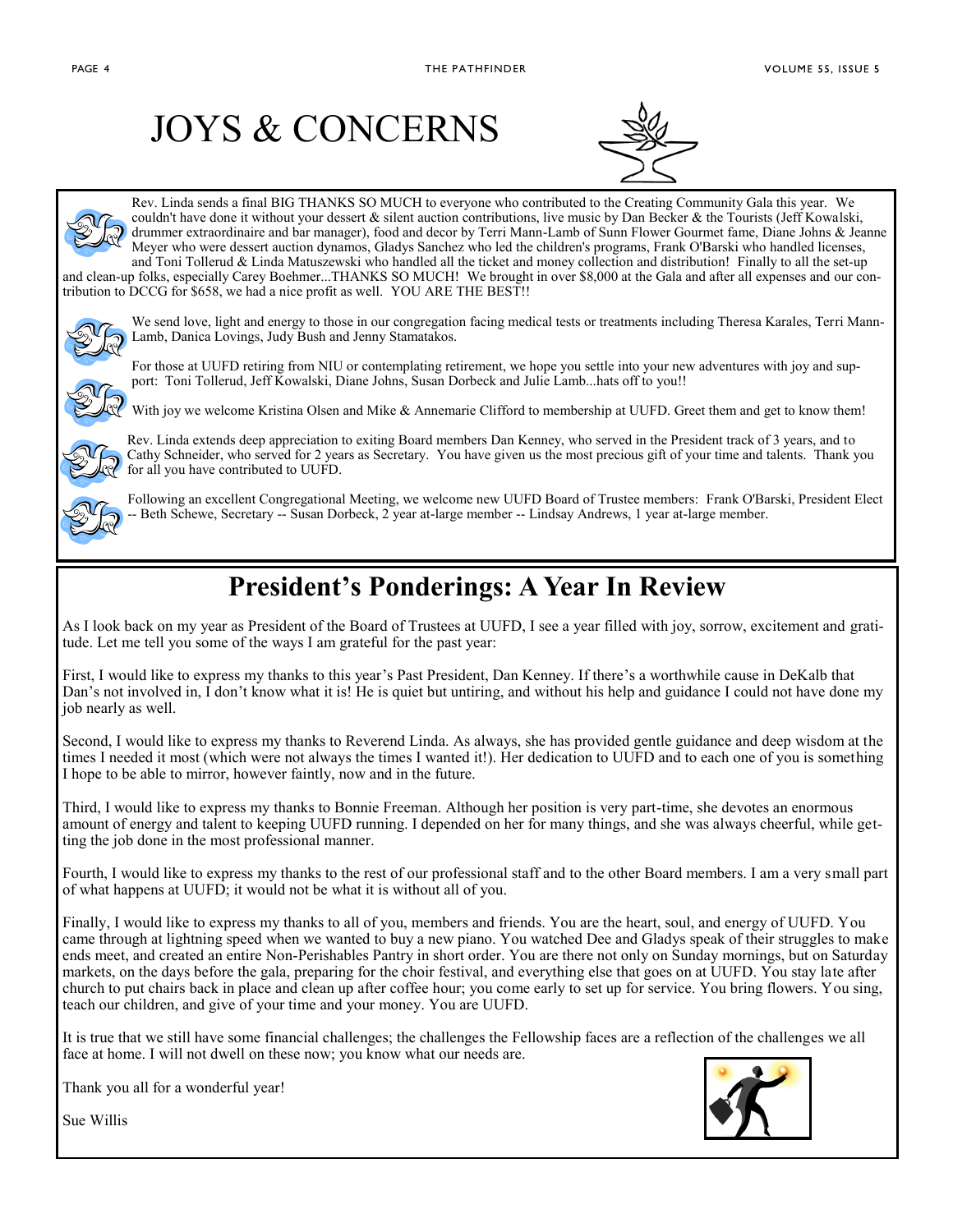### **Make A Bowl To Fight Hunger**

Nori Duncan would really like it if you'd send her a bowl. Or two. Or three.

Duncan is organizing an Empty Bowls social justice project for the Unitarian Universalist Association's [2014 General Assembly,](http://www.uua.org/ga/)  June 25–29 in Providence, R.I.

It's pretty simple. Duncan, a retired art librarian from Brown University, is asking people to send her handcrafted (or simply handpainted) bowls for sale at GA to raise money for two Rhode Island organizations that work on issues of hunger and homelessness.

[Housing First R.I.](http://www.riverwoodmhs.dreamhosters.com/housingFirstRI.php) operates permanent housing for more than 200 formerly homeless people and their families, and provides outreach to hundreds more. [McAuley Housep](http://www.mcauleyri.org/mcauley_house.php)rovides meals and other services for people who are homeless or struggling to get by, including those who live with addiction, mental illness, and poverty. It provides a hot lunch five days a week and offers arts and crafts activities and other programming.

Both organizations are directed by members of First Unitarian Church of Providence. The Rev. Mary Margaret Earl, a community minister with First Unitarian, is associate director of McAuley Ministries. Daniel Kubas-Meyer is executive director of Riverwood Mental Health Services, the agency that created Housing First R.I.

Duncan hopes to raise thousands of dollars for these two organizations through the 2014 GA social justice project. Much of that money will come from the Sunday morning collection at GA. But the bowls are an important part of fundraising for these groups as well.

Duncan hopes to have several hundred bowls to sell in the Empty Bowls booth in the GA exhibition hall. But first she needs the bowls. "We want bowls from anyone who wants to donate them," she said. "They don't even have to come to GA. We'd love it if individuals would make bowls and send them. And we're hoping that groups of people will get together and make bowls." The bowls, which can be made of anything—ceramics, wood, metal, paper—symbolize a lack of adequate food for many people.

Already she has a few dozen bowls. Some are ceramic and others are more unusual. "I have several that are knitted, as well as some papier-mâché ones," she said. "Whatever material people want to use is fine." The bowls should be about the size of a soup or cereal bowl, she said. "Otherwise people will have trouble taking them home from GA."

She said she's willing to travel 50 miles from Providence to pick up bowls. "I recently picked up 30, mostly decorated by children."

And if people don't want to make bowls themselves, they can patronize an artist, she said, or get them from a ceramic studio and decorate them. The bowls will be sold for a suggested donation. Many will be professional quality, she said. There will probably also be a raffle for a grand prize bowl.

Duncan says she took on the Empty Bowls project because, "I like the challenge of explaining the project. And the fact that it's something a whole lot of people can participate in, and something that will make a difference in the world. We're also really looking forward to talking to people at our booth."

Ann Boyd of Bristol, R.I., a member of First Unitarian of Providence, wanted to make bowls for the project, but had never worked in ceramics. Then her sister sent her a recipe for papier-mâché. She tried it. "The results were really beautiful," she said. Now she has gotten her church women's group involved. "We're producing bowls like crazy. Working with other people is energizing. At the same time we feel a sense of social justice."

John Hartom, an art teacher in Bloomfield Hills, Mich., developed the [Empty Bowls](http://www.emptybowls.net/) idea with his wife, Lisa Blackburn, in 1990 as a fundraiser for a local food drive. It has since spread internationally. Three UUA General Assemblies have included Empty Bowl events, in 1997, 1998, and 2002.

If you'd like to send bowls to Duncan, contact her first at nori.duncan@gmail.com. If you plan to send them later or bring them to GA, let her know they're coming so she can plan for them.

#### *\*The above article was taken from uuworld.org.*